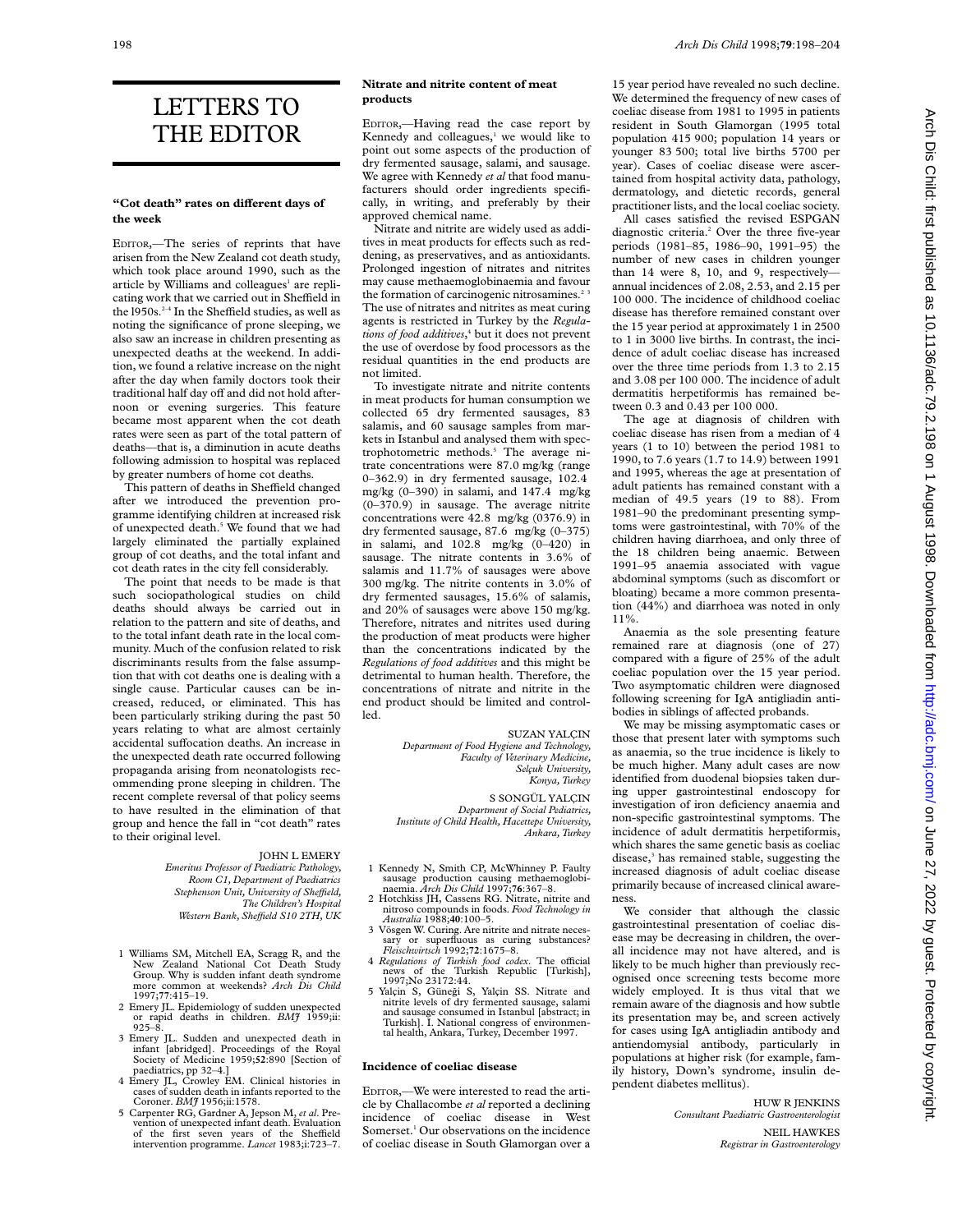#### GILLIAN L SWIFT *Consultant Gastroenterologist University Hospital of Wales, Heath Park, CardiV CF4 4XW, UK*

- 1 Challacombe DN, Mecrow IK, Elliott K, Clarke FJ, Wheeler EE. Changing infant feeding prac-tices and declining incidence of coeliac disease in West Somerset. *Arch Dis Child* 1997;**77**:206–
- 9. 2 Walker-Smith JA, Guandalini S, Schmitz J, *et al*. Revised criteria for the diagnosis of coeliac dis-
- ease. *Arch Dis Child* 1990;**65**:909–11. 3 Reunala TL, Koskimies S. Familial dermatitis herpetiformis. *Clin Dermatol* 1991;**9**:335.

#### *Dr Challacombe comments:*

The letter by Jenkins *et al* on the incidence of coeliac disease in children younger than 14 years in South Glamorgan raises some interesting questions. They have reported a constant incidence over three five-year periods (1981–85, 1986–90, 1991–95) of approximately 1:2500 to 1:3000 live births. An earlier study in West Somerset reported a declining incidence of coeliac disease between 1971–80 and 1981–92, in which the annual incidence peaked in 1974 and then decreased, and further patients were not diagnosed annually for six years between 1980 and 1992. The cumulative incidence of coeliac disease in West Somerset was 0.68 per 1000 live births during 1971–80 and 0.09 during 1981-92. The different findings could have been caused by different sampling times. A higher incidence of coeliac disease in the late 1960s and early 1970s, possibly caused by the early introduction of dietary gluten, could have been followed by a relative decline in incidence during the late 1970s and 1980s with changing infant feeding practices. These were characterised by the later introduction of dietary gluten, an increased use of baby rice and gluten free foods for weaning, and a higher incidence of initial breast feeding. The age at diagnosis of children with coeliac disease also increased in South Glamorgan and West Somerset, which could have been yet another result of delaying the introduction of dietary gluten in infancy.

Although some children still present with classic symptoms and signs of coeliac disease, others present at school age or adolescence with mild or atypical symptoms and signs. As a result, the diagnosis of coeliac disease has become more covert and difficult to recognise. The development of methods using serum IgA antibodies to gliadin and to endomysium to diagnose and follow up patients with coeliac disease has been opportune. In association with small bowel intestinal biopsy these methods will enable the true incidence of coeliac disease to be determined more precisely and will shed further light on the natural history of this disease in children and adults.

#### **Oestrogen treatment of tall stature**

EDITOR,—We deplore the publication of a paper that lends credibility to a therapeutic regimen that is not only obsolete but also dangerous.<sup>1</sup> High dose oestrogen treatment has an unacceptable incidence of side effects, which the authors record, and an unknown risk of thromboembolic problems<sup>2</sup> and carcinoma of the breast, ovary, and uterus.

The prevention of excessive adult stature is attained much more benignly by the induction of puberty using low doses of sex steroid at an age and height judged to achieve a satisfactory end point.

Final height is determined by the height attained at onset of puberty, $3$  a constant amount of height (30 cm) being added to that height. This is why children with precocious puberty end up short; they have an insufficient amount of time to grow along the childhood curve of growth. For example, if a girl is not to exceed a final height of 180 cm, she needs to have started breast development (spontaneously or induced with low dose oestrogen) when she has attained a height of 150 cm. The only problem is if she is too young to induce puberty when she has attained this stature. This is a very rare situation, which is probably pathological. Exactly the same arithmetic applies to boys whose puberty can be induced with low dose testosterone.

> C G D BROOK R STANHOPE M A PREECE A AYNSLEY GREEN P C HINDMARSH *London Centre for Paediatric Endocrinology & Metabolism, The University College, London Hospitals NHS Trust, The Middlesex Hospital, Mortimer Street, London WIN BAA, UK*

- 1 Weimann E, Bergmann S, Böhles HJ. Oestrogen treatment of constitutional short stature risk-benefit ratio. *Arch Dis Child* 1998;**78**:148- 51.
- 2 Gasser T. Miller HG, Kohler W, *et al*. An analy-sis of the mid-growth and adolescent spurts of height based on acceleration. *Ann Hum Biol* 1985;**12**:129-48.
- 3 World Health Organisation collaborative study of cardiovascular disease and steroid hormone contraception. Venous thromboembolic disease and combined oral contraceptives: results of an international multi-centre case-control study. *Lancet* 1995;**346**:1575-82.

#### *Dr Weimann and Professor Böhles comment:*

We were particularly concerned about this harsh criticism because not all necessary points of view have been taken into consideration. Our paper is the result of a retrospective analysis of our data from 1985 to 1994. It describes our experience with high dose oestrogen treatment for the prevention of excessive adult stature, which has been used worldwide over the past 42 years. We were well aware of the risk of hypercoagulability. There was increased platelet aggregation in 60% of the 50 girls we examined. All other coagulation parameters such as activated prothrombin time, partial thromboplastin time, fibrinogen, and antithrombin III were normal. Platelet aggregation can easily be avoided with low dose aspirin supplementation. The risk of carcinoma of the breast, ovary, and uterus is a hypothetical speculation when natural oestrogens are used, as in our patients.

The interesting approach of using low dose oestrogen in girls at risk of attaining excessive adult stature when they reach 150 cm may be theoretically better with respect to possible side effects; however, practically it may be applicable only in some patients because they usually present at a later age when they are deeply concerned about their possible final height. In our study the mean age and mean height at first presentation was 12.8 years and 175.5 cm. In addition, in most cases a height of 150 cm in girls above the 97th percentile is accompanied by a chronological age of less than 10 years, when an accurate adult height prediction is still difficult.

We know of no sufficiently evaluated study on the efficacy of low dose oestrogen treatment for the prevention of excessive adult stature in girls. We were therefore very surprised that such critical emphasis has been placed by our colleagues on an unevaluated opinion.

When patients present with a height above the 97th percentile and ongoing puberty, a decision has to be made, and reports about the experience with treatment regimens other than low dose oestrogens will be welcome. As we are counselling healthy young girls, the indication for treatment is always the result of a thorough appraisal of all known treatment risks, and the consequence of the psychological impact of an excessive final height.

#### **Down's syndrome in infants of diabetic mothers**

EDITOR,—In a recent paper Narchi and Kulaylat<sup>1</sup> analysed the prevalence (erroneously termed incidence<sup>2</sup>) of trisomy 21 in children of mothers with diabetes (7/1870) and in non-diabetic mothers (28/20 430) and found it to be significantly higher in the former. All seven cases in the diabetes group occurred in mothers with gestational diabetes.

The authors concluded, that: (1) Maternal gestational diabetes is an independent risk factor for Down's syndrome, irrespective of maternal age, as in an analysis of their data stratified by age, all five age groups showed a higher relative risk for Down's syndrome in diabetic mothers; (2) Down's syndrome should be added to the list of congenital anomalies known to occur more frequently in infants of diabetic mothers.

Table 2 in their paper does not fully support their hypothesis. As can be seen from their data, age is a confounding factor for gestational diabetes as fewer than 5% of pregnant women develop this condition in the age group below 30 years but more than 23% in those over 44 (assuming that females with pre-gestational diabetes are distributed randomly over the age groups—the authors combine both types of diabetes in this table). An analysis of their age stratified groups using the Mantel-Haenszel method reveals an odds ratio of 2.33 with a 95% confidence interval (CI) of 0.99 to 5.48 for the whole study population, as opposed to the authors' unstratified analysis of the whole group (relative risk 2.75; 95% CI, 1.2 to 6.29).

Much more important for the discussion of the results is a violation of the rules of causal inference. The authors laudably made a sharp distinction between mothers with gestational diabetes  $(n = 1748)$  and pre-gestational diabetes ( $n = 122$ ) and found cases (seven in all) with trisomy 21 only in the former group. Thus their analysis of diabetes as a risk factor for Down's syndrome is only valid for gestational diabetes. Although the use of the term risk factor in the literature is rather loosely defined, in aetiological research for an exposure in the broadest sense (gestational diabetes in this study) to become a genuine risk factor it must precede the occurrence of the outcome (here, trisomy 21). As nondysjunction leading to trisomy 21 occurs before or shortly after fertilisation, gestational diabetes with onset during pregnancy can hardly be a risk factor for trisomy 21. The study at hand does not justify adding trisomy 21 to the known congenital anomalies associated with pre-gestational diabetes in the mother.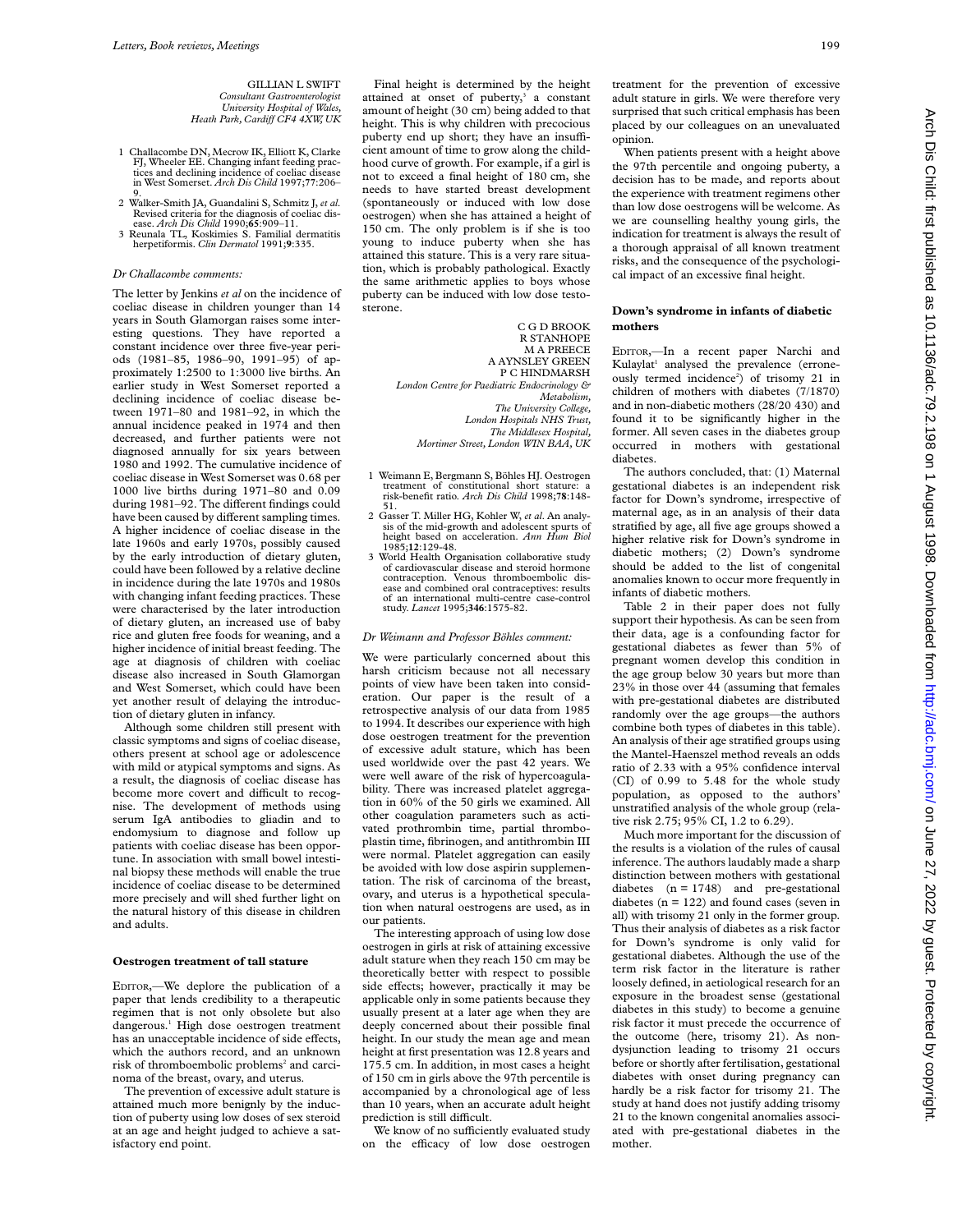What Narchi and Kulaylat may have shown is that a woman with a trisomy 21 conceptus is more likely to develop gestational diabetes, although the attributable risk may be small, and age, as can be seen from their data, seems to be much more important.

> JÖRG PELZ JURGEN KUNZE *Institut fur Humangenetik, Humboldt Universitat zu Berlin, Charité Campus Virchow Klinikum, Augustenburger Platz 1, 13353 Berlin, Germany*

- 1 Narchi H, Kulaylat N. High incidence of Down's syndrome in infants of diabetic moth-ers. *Arch Dis Child* 1997;**77**:242–4.
- 2 Hook EB. Incidence and prevalence as meas-ures of the frequency of birth defects. *Am J Epidemiol* 1982;**116**:743–7.

## *Drs Narchi and Kulaylat comment:*

We read with interest Pelz and Kunze's comments on our study and thank them for the opportunity to clarify our findings.

We agree that the term prevalence is more appropriate than incidence, but our data do not support maternal age as a confounding factor. Although maternal diabetes (mainly gestational) was more common with advancing age, when the prevalence of Down's syndrome was broken down by maternal age, it remained 1.6 to 3.01 times more common in infants born to mothers with gestational diabetes within each age group. If maternal age was a confounding factor, the prevalence of Down's syndrome, although increasing with advancing maternal age, would not be expected to be different within the same age group regardless of the presence of gestational diabetes. Even using the Mantel-Haenszel method for age stratified groups as suggested by Pelz and Kunze, the relative risk for a diabetic mother to have a baby with Down's syndrome was 2.34 (95% CI, 1.02 to 5.33), not very different from the crude data relative risk of 2.35 (95% CI, 1.2 to 6.2) in our initial analysis.

We also disagree that the rules of causal inference were violated: we implied an association rather than a causal relation, as we could prove none. We made it very clear that as mothers with gestational diabetes were euglycaemic at conception, hyperglycaemia was ruled out as a potential mechanism for non-dysjunction; and we suggested the need for further studies of advanced biological aging, autoimmunity, and the role of biochemical factors such as apolipoprotein E. The lack of a direct causal relation should not lead to complacency in ignoring the increased prevalence of Down's syndrome in infants of mothers with gestational diabetes.

#### **Neurological complications of Kawasaki disease**

EDITOR,—A 14 week old boy was referred for neurological review with a 24 hour history of an isolated, left sided, lower motor neuron facial nerve palsy. Twelve days earlier, he had presented with fever, irritability, and a macular rash. A septic screen was negative, including normal cerebrospinal fluid indices. The fever settled on day 5, the rash improved, and he was discharged. He remained irritable, re-presenting when facial asymmetry developed.

Computed tomography and magnetic resonance imaging of his brain were normal. Initial haematology was unremarkable. Over the next five days he remained afebrile. His facial palsy resolved, but there was an increase in acute phase reactants and an evolving thrombocytosis. On day 17 of the illness, desquamation of the toes was noted. Echocardiography showing aneurysms of the left anterior descending and circumflex coronary arteries confirmed the diagnosis of Kawasaki disease.

Neurological complications of Kawasaki disease are well recognised. Hemiplegia, epilepsy, and myositis have been reported.<sup>1</sup> In one large series, neurological complications arose in 1.1% of cases.<sup>2</sup> There have been 18 previously reported cases of facial nerve palsy in Kawasaki disease.<sup>3</sup> A review of these cases<sup>3</sup> noted that six of the 10 children in whom cerebrospinal fluid was sampled had a pleocytosis. At diagnosis, coronary artery involvement was found in 55%, compared to 20–40% of all cases of Kawasaki disease.<sup>4</sup>

This is the first case reported in the UK presenting with this complication of Kawasaki disease. He presented at an early age; the peak incidence of Kawasaki disease is 9–11 months<sup>4</sup> and only one of the reported cases of facial palsy arose in a child younger than 6 months.3 Kawasaki disease should be considered when an acquired facial palsy occurs as an isolated neurological finding in an infant, particularly where fever has occurred in the previous month.

> D MCDONALD J BUTTERY M PIKE *Department of Paediatrics,*  $John$  Radcliffe Hospital, *Headington, Oxford OX3 9DU, UK*

- 1 Laxer RM, Dunn HG, Flodmark O. Acute hemiplegia in Kawasaki disease and infantile polyarteritis nodosa. *Dev Med Child Neurol* 1984;**26**:814–21.
- 2 Terasawa K, Ichinose E, Matsuishi T, Kato H. Neurological complications in Kawasaki dis-ease. *Brain Dev* 1983;**5**:371–4.
- 3 Gallagher PG. Facial nerve paralysis and Kawa-saki disease. *Reviews Infect Dis* 1990;**12**:3:403– 5.
- 4 Levin M. Kawasaki disease: recent advances. *Arch Dis Child* 1991;**66**:1369–74.

## **Factors involved in the rate of fall of thyroid stimulating hormone in treated hypothyroidism**

EDITOR,—We would like to comment on the recommendations on the management of congenital hypothyroidism by Raza *et al.*<sup>1</sup> Although thyroxine dosage recommendations have been available for the treatment of congenital hypothyroidism for many years<sup>2</sup> it has not been possible to answer the crucial question as to what concentrations of circulating thyroid hormones and degree of thyroid stimulating hormone (TSH) suppression are required to provide the optimal environment for maximising neurobehavioural and intellectual development. The working group on congenital hypothyroidism of the European Society for Paediatric Endocrinology has

emphasised that it has not been possible to measure a dose–response relation, and it is coordinating a prospective study to assess the adequacy of treatment and outcome using two different dosage schedules for the first 24 months after birth.

In the absence of randomised, prospective outcome studies, previous authors have recommended that any treatment strategy should aim to "achieve euthyroidism as soon as possible"3 4 and there is a persuasive argument that TSH suppression is the only and most relevant neurobiological marker of effective or optimal thyroid hormone concentrations and hypothalamic feedback.<sup>5</sup>

Surprisingly, Raza *et al* chose an unusual neonatal dosage regimen based on body surface area  $(100 \mu g/m^2/day)$  with all its inaccuracies, and sought to evaluate whether the lack of TSH suppression was influenced by the underlying thyroid disease or basal TSH concentrations, studies of which have been reported previously.<sup>3</sup> It would have been more helpful to have chosen a dosage schedule similar to those recommended previously (8–15 µg/kg/day) and to have accepted TSH suppression to < 10 mU/l to compare with other studies.

When screening for congenital hypothyroidism started in the Trent Region in 1980 several consultant paediatricians discussed a "best guess" dose of thyroxine; in Leicester we decided that as suspensions of thyroxine have questionable stability<sup>7</sup> and the smallest tablet available is 25 µg we would initially use 25 or 50 µg on alternate days (that is 37.5 µg/ day), which would be near to 10 µg/kg/day for most infants.

We have looked at the results of our last 29 cases of congenital hypothyroidism to compare TSH suppression with Raza *et al*'s and other reports (table 1).

The starting dose in our infants weighing 2.5–4.7 kg ranged from 8–15 µg/kg/day (mean 10.5 µg/kg/day) compared with a calculated dose of 5–8 µg/kg/day based on Raza *et al*'s recommendation using body surface area. Using our regimen the concentrations of circulating total thyroxine at the time of TSH suppression ranged from 103 to 279 nmol/l (mean 174 nmol/l) and we saw no clinical evidence of hyperthyroidism. These data and a recent French study,<sup>6</sup> where frequent dose titration was used, demonstrate that TSH suppression is related to thyroxine dosage and that there is considerable variation in thyroxine concentrations, presumably owing to variability in thyroxine absorption and metabolism. We therefore agree with Touati *et al* that early and regular individualisation of dosage is required to achieve TSH suppression.<sup>6</sup> Thyroid hormone concentrations often seem to be high but fall within reported normal ranges for infants.<sup>9</sup>

We are concerned that following Raza *et al*'s recommendations will lead to an acceptance that significant non-suppression of TSH is unimportant, whereas it almost certainly

### *Table 1 Comparison of TSH suppression*

|                         | $\boldsymbol{n}$ | Thyroxine<br>dose/day | Cases of TSH suppression (%) |          |           |                                  |
|-------------------------|------------------|-----------------------|------------------------------|----------|-----------|----------------------------------|
| Study                   |                  |                       | 3 months                     | 6 months | 12 months | Definition of TSH<br>suppression |
| London <sup>1</sup>     | 32               | $100 \text{ µg/m}^2$  | 19                           | 37       | 72        | $< 6$ mU/l                       |
| SW England <sup>8</sup> | 42               | Variable              | 48                           | 62       | 67        | $< 10$ mU/l                      |
| Leicester               | $25*$            | $37.5 \text{ µg}$     | 52                           | 80       | 88        | $< 10$ mU/l                      |
| Norway <sup>5</sup>     | 42               | $50 \mu g$            | 86                           |          |           | $< 10$ mU/l                      |

\*Four cases excluded: one because of definite non-compliance and three because of late treatment in mildly affected cases.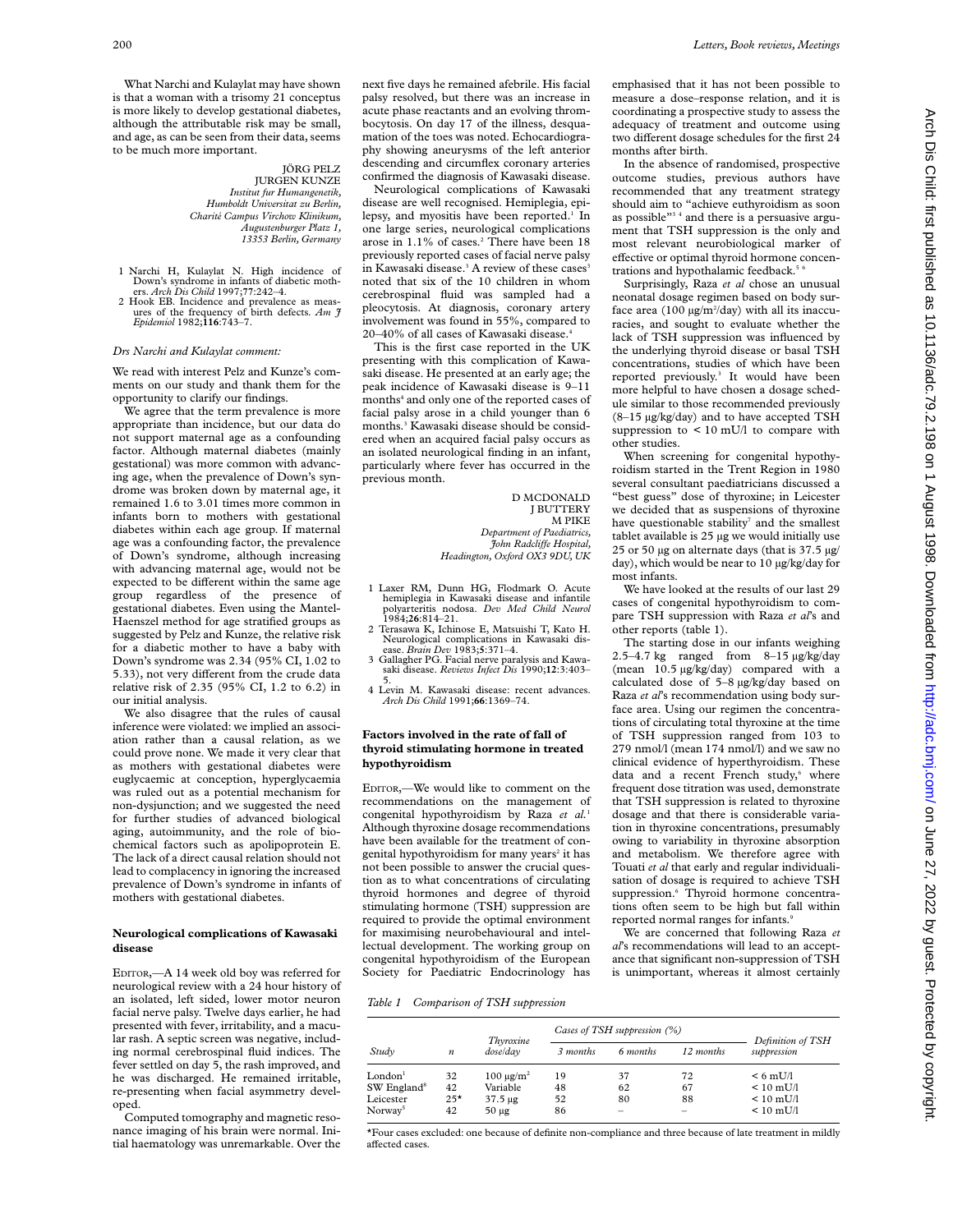represents undertreatment and so may not encourage the best achievable long term intellectual development.

> PETER G F SWIFT NASSOS THOMAS VIPAN DATTA CHRIS CUTTS *Endocrine and Pharmacy Departments, Children's Hospital, Leicester Royal Infirmary, Leicester LE1 5WW, UK*

- 1 Raza J, Hindmarsh PC, Brook CGD. Factors involved in the rate of fall of thyroid stimulating hormone in treated hypothyroidism. *Arch Dis Child* 1997;**77**:526–7.
- TP. Sporadic congenital hypothyroidism. In: Dussault JH, Walker P, eds. *Congenital hypothyroidism.* New York: Marcel Dekker, 1983:231–60.
- 3 Germak JA, Foley TP. Longitudinal assessment of L-thyroxine therapy for congenital hypothy-roidism. *J Pediatr* 1990;**117**:211–19.
- 4 Grant DB. Monitoring TSH concentrations during treatment for congenital hypothy-roidism. *Arch Dis Child* 1991;**66**:669–71.
- 5 Heyerdahl S, Kase BF. Significance of elevated serum thyrotrophin during treatment of con-genital hypothyroidism. *Acta Paediatr* 1995;**84**: 634–8. 6 Touati G, Leger J, Toublanc JE, *et al*. A thyroid
- dose of 8 µg/kg per day is appropriate for the initial treatment of the majority of infants with congenital hypothyroidism *Eur J Pediatr* 1997; **156**:94–8.
- 7 *The stability database.* St. Mary's Hospital, Penarth, South Glamorgan: Welsh Pharmaceutical Service.
- 8 Abureswil SSA, Tyfield L, Savage DCL. Serum thyroxine and thyroid stimulating hormone concentrations after treatment of congenital hypothyroidism. *Arch Dis Child* 1988;**63**:1368–
- 71. 9 Corcoran JM, Eastman CJ, Carter JN, Lazarus L. Circulating thyroid hormone levels in children. *Arch Dis Child* 1977;**52**:716–20.

#### *Drs Brook and Hindmarsh comment:*

We agree with Dr Swift and colleagues that a prospective randomised trial of different regimens of thyroxine in congenital hypothyroidism is needed. As the European Society for Paediatric Endocrinology trial he mentions will not look at long term sequelae it will not answer the question; we are trying to set up a UK multicentre trial that will address the problem.

One factor that Swift *et al* has not considered is whether feedback mechanisms of thyroxine on TSH are the same in infancy as in older patients. We never use suspensions of any hormone replacement and it seems intrinsically inappropriate to overtreat one day and undertreat the next.

We remain as concerned as ever about the effects of pursuing TSH suppression by increasing free thyroxine concentrations: we reiterate that the long term effects of clinically undetectable hyperthyroidism are much more damaging than the same degree of hypothyroidism. There are simply no data to support the contention of Swift *et al*'s last paragraph.

## **Post-pyloromyotomy emesis caused by concomitant urinary tract infection in pyloric stenosis patients**

An association between infantile hypertrophic pyloric stenosis (IHPS) and concomitant urinary tract infection (UTI) has been reported previously.<sup>1</sup> Two consecutive infants with IHPS who continued to vomit after successful surgical and medical treatment in our institution were found to have concomitant UTI.

This prompted us to examine all cases of radiologically proven IHPS diagnosed in our

hospital in whom vomiting, which may be a manifestation of UTI in infants, did not resolve after surgical treatment, to assess the possibility that concomitant UTI is the cause for post-pyloromyotomy emesis in IHPS infants. We examined all records of IHPS patients aged 2 to 7 weeks admitted to our hospital during a 10 year period between 1985 and 1995.

In all, 170 infants (138 male, 32 female) who presented within the first seven weeks of life (mean 4.4 (2.6) weeks) with progressively worsening emesis and clinical signs compatible with IMPS, had radiological confirmation of the diagnosis and underwent Ramstedt pyloromyotomy.

Of them, 24 (14.1%) patients had postpyloromyotomy emesis and were evaluated for the possibility of UTI; urine analysis and cultures were obtained by either suprapubic aspiration or bladder catheterisation. If urine analysis suggested the presence of UTI, empiric antibiotic therapy was initiated with urine culture until urine culture results were obtained.

Four patients (three male, one female) out of 24 post-pyloromyotomy emesis patients (16.6%) were found to have concomitant clinically manifested UTI and IMPS. Symptomatic UTI occurs in 0.14% of live newborns.2

In a previous report of 276 infants with IMPS, two of them (0.72%) had confirmed UTI.<sup>1</sup> In our series of 170 IHPS patients, four of them (2.35%) were found to have concomitant UTI, clinically manifested by continuity of vomiting after surgical repair of the IHPS.

This figure is 17-fold higher than the expected incidence of UTI in young infants and it makes one wonder about the true aetiology of vomiting at the presentation of symptoms. Thus, as post-pyloromyotomy emesis occurs in 5–15% of surgically treated infants,<sup>3</sup> we recommend that any child who continues to vomit after adequate surgical treatment of IHPS be evaluated for the possibility of concomitant UTI.

> M NUSSINOVITCH Y FINKELSTEIN G KLINGER A KAUSCHANSKY I VARSANO *Department of Pediatrics "C", Schneider Children's Medical Center of Israel, Sackler Faculty of Medicine, Tel Aviv University, Petach Tikvah, Israel*

- 1 Atwell JD, Levick P. Congenital hypertrophic pyloric stenosis and associated anomalies of the genitourinary tract. *J Pediatr Surg* 1981; **16**:1029–35.
- 2 Gonzales R. Urinary tract infections. In: Behrman R, Kleigman RM, Arvin AM, eds. *Nelson textbook of pediatrics.* 15th ed. Philadelphia: WB Saunders, 1996:540. 3 Garcia VF, Randolph JD. Pyloric stenosis: diag-
- nosis and management. *Pediatr Rev* 1990; **11**:292–6.

#### Rural hospitals in Africa sometimes have a small library, often in the senior doctor's office, where the books are not accessible to the staff who would benefit from reading them. They are usually old editions of standard British or American textbooks, long winded, with drug doses in minims and guidance for making tincture of belladonna. Occasionally, there would be a paperback edition of Clayton's *Ten Teachers*, Bailey and Love's *Textbook of Emergency Surgery*, or one of the other subsidised books of the admirable English Language Book Society, now sadly defunct. Many of the hospitals have no money for books or journals and rely on infrequent donations.

If one asked rural health workers what educational material they had, they might produce a well thumbed thin pamphlet produced by AMREF (the African Medical and Research Foundation). Those who were very fortunate will have a copy of *Child Health*. A new edition is now available, 20 years after the first. The contents move easily between primary health care, curative medicine, and social medicine. It is an intensely practical book, although not as rich in diagrams as *Where There is No Doctor* (David Werner) or *Primary Health Care* (WHO). However, it is aimed at practitioners who know how to do a lumbar puncture but need advice on when, why, and what to do with the result. The clarity of the English makes the text accessible to health workers whose first language is not English or who have not attended secondary education.

If your rural medical aides, clinical officers, and nurses know this book inside out, then they will have the knowledge to manage what comes in front of them. It does not tackle the lack of resources, but having this knowledge will help them to prioritise situations.

Sections of the book acknowledge the great gaps in levels of health care in Africa by accepting that neonatal special care is now practised in larger centres. This still sits well beside advice on how to control the flow of patients through a clinic and safeguard the vaccine cold chain.

The final chapter is on child abuse and neglect. When I worked in rural Tanzania 15 years ago people told me that child abuse did not exist as "there is no word for it in our language". It does exist, particularly in the deprived urban sprawls, and in the refugee communities. A short section on the particular problems of refugee children—physical and emotional—would be a welcome addition next time round.

Sunlight, rain, termites, and frequent use will take their toll on this book. The price is 360 Kenyan Shillings ( $\text{\textsterling}3.60$ ). The next time you want to assist colleagues in a developing country, do not send them your former professor's weighty tome. Send them 10 copies of *Child Health*. It will make a difference.

> PAUL EUNSON *Consultant paediatrician*

## BOOK REVIEWS

**Child Health: A Manual for Medical and Health Workers in Health Centres and Rural Hospitals.** 2nd ed. Edited by P Stanfield, B Balldion, Z Versluys. (Pp 525; KSh360.) African Medical and Research Foundation, 1997. ISBN 9-966-87407-0.

**Paediatric Images. Case Book of Differential Diagnosis.** By E Blank. (Pp 1260; £142.) Lippincott-Raven Publishers, 1997. ISBN 0-316-09991-0.

There are over 1000 images in this large book covering the whole spectrum of childhood illnesses. Some of the radiological examinations are no longer performed, such as pneumoencephalography, but it seems likely that such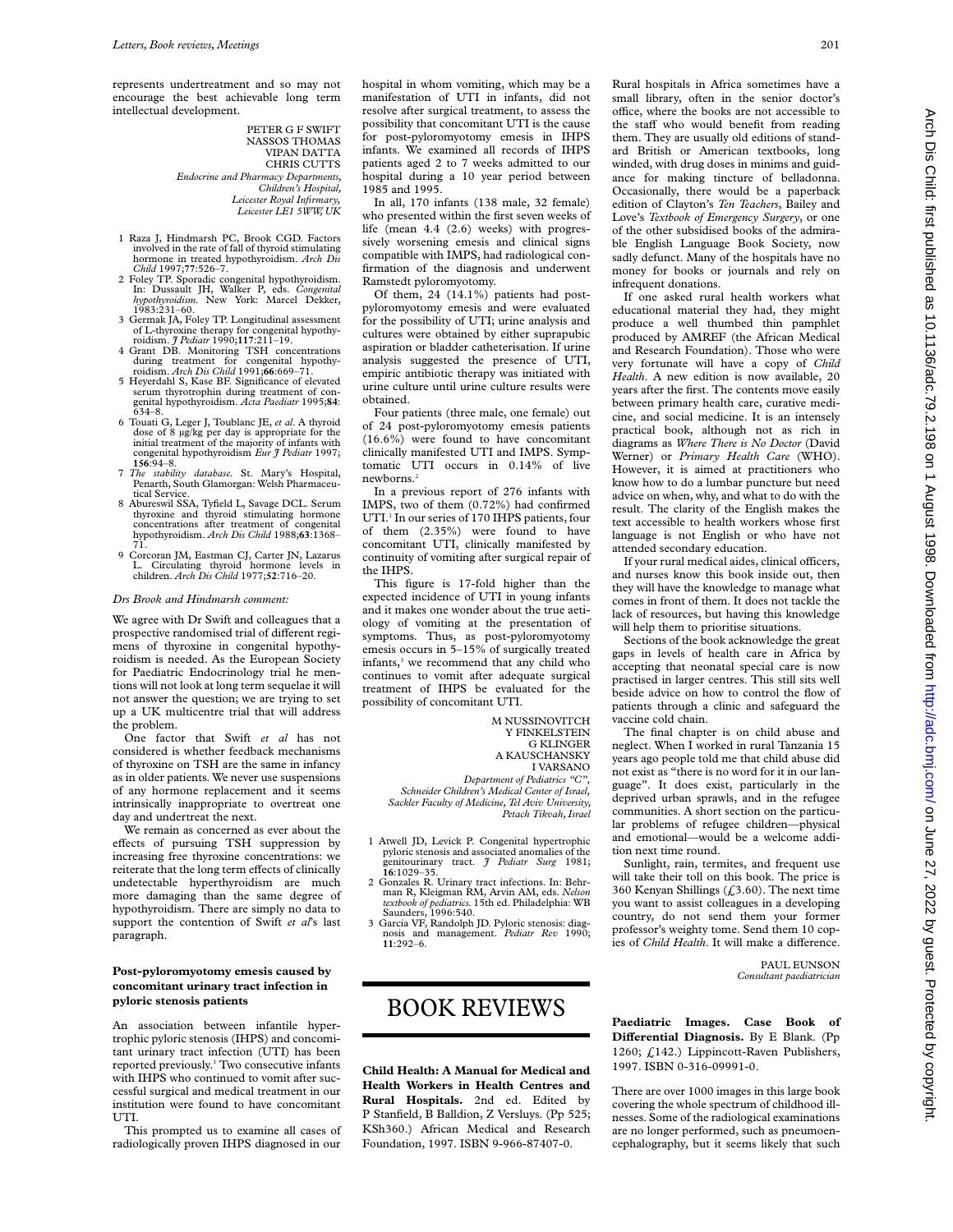studies are included for historical interest. Each case contains a detailed history, biochemical and other laboratory data, radiological images, and a final diagnosis or diagnoses.

There are too many deficiencies to recommend this book. To begin with, the title is misleading as no differential diagnostic possibilities are ever considered in the text. Little or no justification is made for any diagnosis, and yet in some cases diagnostic accuracy is debatable. A true differential diagnostic approach would have strengthened the text. For example, a number of neuroradiological cases could have been caused by nonaccidental injury—an important diagnosis to consider and exclude for obvious reasons. The chapter grouping and organisation are somewhat unusual—for example, the larynx, pharynx, and oropharynx sections contain only one case each and the abdominal wall section (chapter) has just two cases. The first chapter is entitled "Skull and brain", the second "Brain" yet both include similar cases with computed tomography or magnetic resonance brain images. More significantly, the chapter on the urinary tract places too much emphasis on intravenous urography with no nuclear medicine studies whatsoever—serious omission considering the particular importance of isotope studies in modern paediatric urology. The chapter on the "Normal skeleton" includes disorders such as Perthé's disease and osteochondritis dissecans. The single greatest weakness, however, is the excess of unnecessary and frequently irrelevant information in the form of historical, biochemical, and laboratory data. Better editing could have helped in this regard. In addition, according to the author, some laboratory errors are deliberately included in the text but it is not clear when they appear or what relevance they have.

The radiology images overall are of good quality. Arrows on selected radiographs would have helped identify some of the more subtle abnormalities. Myelography is no longer contemplated in the diagnosis of discitis nor angiography to diagnose a hepatoblastoma. Many ultrasound images are reversed with a white background, which is no longer the convention.

The author has achieved what he set out to do, to present many fascinating paediatric stories and images "free of opinion and pronouncement". There is a commendable meticulousness throughout the text. Many of the cases are interesting and worth browsing through; however, the book is not topical nor is the intended target audience clearly defined.

> KIERAN MCHUGH *Consultant radiologist*

**Paediatrics: An Illustrated Colour Text.** Edited by D J Fields, J Stroobant. (Pp 120; £17.50) Churchill Livingstone, 1997. ISBN 0-443-05254-9.

When I teach medical undergraduates I pitch at three levels: things that if you do not know, you will fail (for example, what is Kernig's sign); things to know that will secure you a safe pass (for example, knowing the ABC of basic resuscitation); and things that will get you into the honours class (for example, use of DNAses in cystic fibrosis). I have yet to see a core textbook based on these key desiderata of the student mind set.

*Paediatrics: An Illustrated Colour Text* is an enjoyable multiauthor book that offers help to students in a symptom based approach. It wants its photographs and (excellent) illustrations to do the teaching. These and a three column format of text enable it to boast comprehensive cover of paediatrics in a slim 120 pages.

To the student familiar with browsing the internet this book is a boon for a paediatric attachment—much of the layout has a *Windows* feel to it. But one student's path of least resistance is another's dumbed down soft option and its A4 size and lack of margin space make carrying and annotating "on the hoof" difficult.

What of the symptom based approach? It is true that much of paediatric diagnosis rests on the history. Plus, history taking is what a student does most of (and is most comfortable with). Unit headings, such as "noisy breathing" and "spots and rashes" deal with common problems and reflect the language of concerned parents. These criteria break down somewhat with "oliguria" and "abdominal lumps" (not classic symptoms) where it seems disease entities have been shoe horned in for completeness.

What students find difficult is presenting cases, either on consultant ward rounds or eventually at finals' long cases. Terminology, bandied effortlessly by senior house officers and registrars, can be daunting. The authors are to be applauded therefore for taking the trouble to define and distinguish basic terms such as respiratory noises (snuffles, stridor, wheeze, grunting, etc) and the terminology of rashes.

The diagrams are well designed to stay in the memory, although the usefulness of this book as a revision aid is thwarted by a lack of depth in all areas. The problem arose when for example, I wanted to read up, as students are often asked to, on meningitis. There are five references in the index, each to rather meagre entries in the text, while dehydration is not listed at all in the index. The air of superficiality is compounded by the absence of "further reading" sections.

Overall, *Paediatrics: An Illustrated Colour Text* would be a useful companion for a first year clinical student. Its format is undoubtedly alluring, even addictive, but may frustrate students with designs on a career in paediatrics. If book budgets are tight, it cannot truly be recommended as a sound investment.

> NANU GREWAL  $S$ *enior house officer, paediatrics*

**Organelle Diseases. Clinical Features, Diagnosis and Management.** Edited by D A Applegarth, J E Dimmick, J Hall. (Pp 454; £150 hardback). Chapman and Hall Medical, 1997. ISBN 0-412-54910-7.

Hands up all of you who know what an organelle is. I asked a colleague, a general practitioner, what he thought one was. "A small thing with long arms", he replied. That is not exactly right but patients rarely present stating "It's my organelles doctor". Knowledge of organelle disease is not really required in general practice. However, at least a rudimentary knowledge of organelle function and the recognition of organelle disorders are becoming increasingly important for paediatricians.

This book deals primarily with three organelles:lysosomes, peroxisomes, and mitochondria. Some lysosomal diseases, such as the mucopolysaccharidoses, have been well known to paediatricians and pathologists for many years. In contrast to disorders affecting intermediary metabolism, the slow accumulation of substrate may lead to progressive neurological disease often with associated dysmorphic features.

The peroxisome was first identified in the 1950s by a Swedish PhD student but its significance in human disease was only identified in 1973 when peroxisomes were found to be absent in cerebrohepatorenal (Zellweger) syndrome. We now know that disorders of peroxisomal function are responsible for at least 15 different disorders including X linked ALD, rhizomelic chondrodysplasia punctata, Refsum disease, and hyperoxaluria type 1. Investigations of these and other peroxisomal disorders have led to identification of new biochemical pathways and an understanding of their importance in human metabolism. Mitochondria are primarily responsible for cellular energy production. There has been an enormous increase in our understanding of mitochondrial disease and the rate of acquisition of knowledge is likely to increase. New diseases with strange acronyms, such as NARP, MELAS, MERFF, and MNGIE, have appeared over recent years. Additionally there are now new genetic concepts to understand—for example, maternal inheritance and heteroplasmy.

*Organelle Diseases* provides an in depth review of our present knowledge of these three organelles. As stated in the subtitle it deals with clinical features, biochemical and molecular diagnosis, pathogenesis, and management. Professor Charles Scriver, in his foreword, describes this book as linking science with medical practice. Science he describes as an attack on ignorance, and medical practice as a private relationship between practitioner and patient. Certainly there is a great deal of detailed science, and for those with a particular interest in this field it is a delight to see it brought together so well. Medical practice is also covered in some depth. Unfortunately our new knowledge has not yet translated into effective treatment for most organelle disorders. There are important exceptions, such as enzyme replacement treatment in Gaucher disease, but sections on treatment are, as a consequence, somewhat limited.

This book is a rather curious mixture of detailed science and more basic clinical practice. For example, there is a section on the stoichiometry of ATP synthesis and, in contrast, a chapter on how to take a family history. However, the format works well and I would certainly strongly recommend it to clinicians, biochemists, and anyone with an interest in biochemical genetics. Any book that has its text positioned between a foreword by Professor Charles Scriver and a postscript by Professor Victor McKusick is likely to have a lot going for it!

What is an organelle? Fortunately *Organelle Diseases* contains an excellent glossary and provides the following definition "A membrane bound intracellular cytoplasmic structure having specialised functions". Now you know.

> JOHN H WALTER *Consultant paediatrician*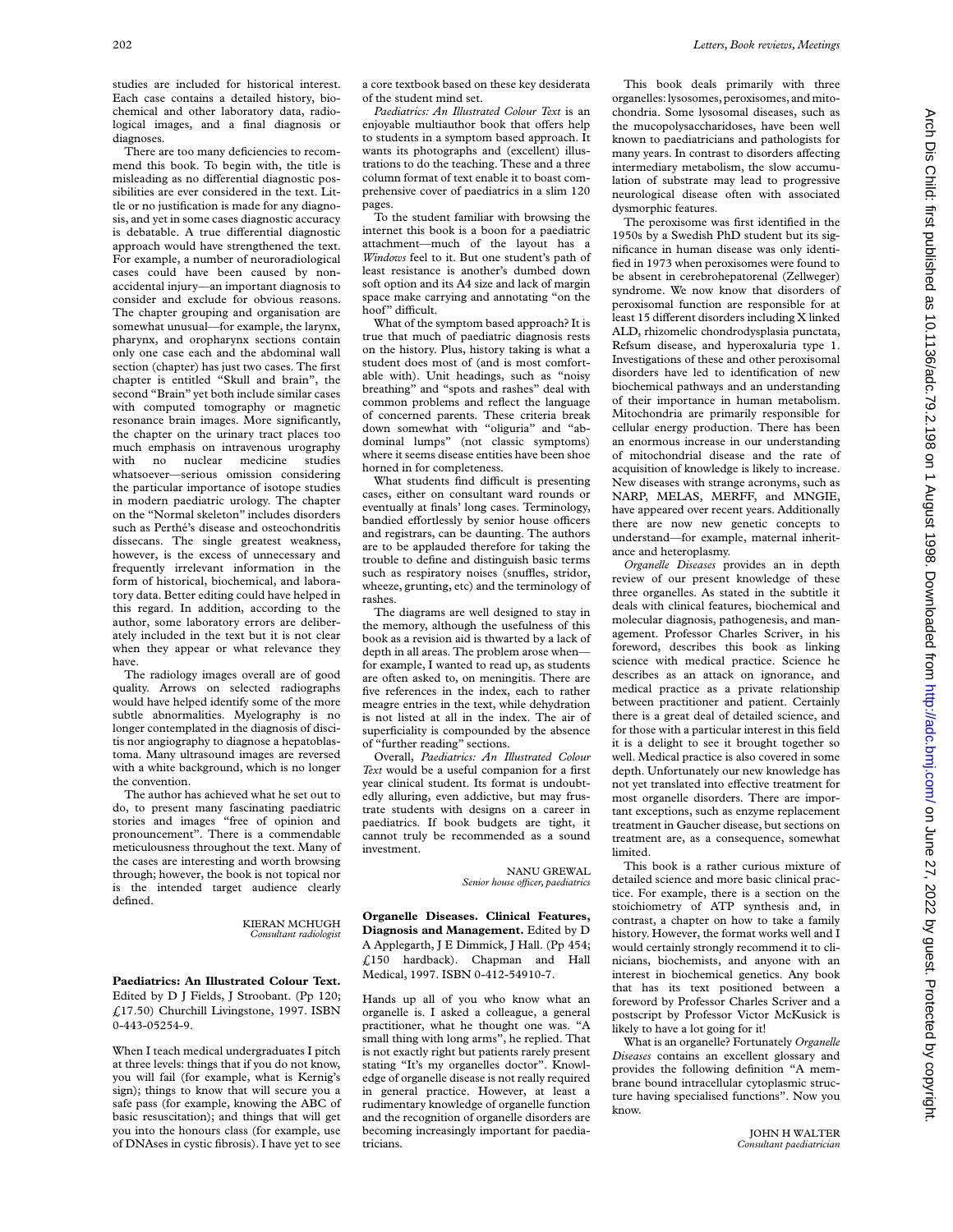## MEETINGS

## **1998**

#### **XXII International congress of pediatrics**

9-14 August, Amsterdam

*Further details*: XXII International Congress of Pediatrics, Eurocongres Conference Management, Jan van Goyenkade 11, 1075 HP Amsterdam, Netherlands

#### **British Association of Perinatal Medicine and Neonatal Nurses Association: perinatal care towards the millennium**

3-5 September, Cambridge

*Further details*: Conference Secretariat, Bell Howe Conferences (BAPM/NNA), 1 Willoughby Street, Beeston, Nottingham NG9 2LT, UK

#### **Training in child public health, social, and community paediatrics in Europe** 10-12 September, Bordeaux, France *Further details*: Congress Rive Droite, 28, rue

Baudrimont, 33100 Bordeaux, France

## **Paediatric Research Society**

11-13 September, Elgin *Further details*: Dr A Attenburrow, Consultant Paediatrician, Dr Gray's Hospital, Elgin, Morayshire IV30 1SN, UK

#### **11th Congress of the International Pediatric Nephrology Association** 12-16 September, London

*Further details*: IPNA 98, Concorde Services Limited, 10 Wendell Road, London W12 9RT, UK

## **8th International child neurology congress**

13-18 September, Slovenia *Further details*: President of the Organising Committee, Department of Developmental Neurology, University Paediatric Hospital, Vrazov trg 1, 61104 Ljubljana, Slovenia

#### **European Society for Pediatric Research conference**

13-17 September, Belfast *Further details*: Project Planning International, Montalto Estate, Spa Road, Ballynahinch, Northern Ireland BT24 8PT, UK

#### **RCPCH Accident and Emergency Group: international aspects of paediatric accident and emergency medicine**

22 September, Liverpool *Further details*: Dr W J Robson, Consultant in Paediatric A&E Medicine, Royal Liverpool Children's Hospital, Alder Hey, Liverpool, Merseyside L12 2AP, UK

#### **Diabetes mellitus**

30 September, London Further details: Scientific Meetings Officer, Royal College of Pathologists, 2 Carlton House Terrace, London SW1Y 5AF, UK

**Theoretical and practical approaches to the management of eating and drinking diYculties in people with learning disabilities from infancy to adult life** 30 September, London

*Further details*: Lisa Spicer, Royal Society of Medicine, 1 Wimpole Street, London W1M 8AE, UK

## **Drugs in school**

2 October, London Further details: Symposium Office, Institute of Obstetrics & Gynaecology, Queen Charlotte's & Chelsea Hospital, Goldhawk Road, London W6 0XG, UK

## **Women and children with HIV and AIDS**

12 October, London Further details: Symposium Office, Institute of Obstetrics & Gynaecology, Queen Charlotte's & Chelsea Hospital, Goldhawk Road, London W6 0XG, UK

## **Childhood onset diabetes and disordered metabolism**

15 October, Bristol *Further details*: Dr Ruth Williams, Institute of Child Health, Royal Hospital for Sick Children, St Michael's Hill, Bristol BS2 8BJ, UK

## **British Paediatric Rheumatology Group: autumn meeting**

15-16 October, Canterbury *Further details*: Dr Alison Leak, Consultant Rheumatologist, Queen Elizabeth The Queen Mother Hospital, St Peters Road, Margate, Kent CT9 4AN, UK

## **International conference on adolescent health**

22-23 October, London *Further details*: Youth Support Conference Administration, Youth Support House, 13 Crescent Road, London BR3 2NF, UK

## **Ninth annual course in paediatric gastroenterolgy**

26-28 October, London *Further details*: Professor J A Walker-Smith, University Department of Paediatric Gastroenterology, The Royal Free Hospital, Pond Street, London NW3 2QG, UK

#### **Joint RCP/RCPCH conference: alcohol and the young** 27 October, London

*Further details*: Miss Amanda Ambalu, RCPCH, 50 Hallam Street, London W1N 6DE, UK

#### **Fetal, neonatal, and childhood haematology: paradoxes, problems, and progress**

28 October, London Further details: Scientific Meetings Officer, Royal College of Pathologists, 2 Carlton House Terrace, London SW1Y 5AF, UK

#### **Bone marrow transplantation in childhood** 28-30 October, Manchester

*Further details*: Index Communications Meeting Services, Crown House, 28 Winchester Road, Romsey, Hampshire SO51 8AA, UK

### **Neonatal study day**

6 November, London *Further details*: Christine Massey, Postgraduate Centre Manager, Hillingdon Hospital, Uxbridge UB8 3NN, UK

## **The child's perspective: a collaborative approach**

8-10 November, London *Further details*: The Training Department, The Institute of Family Therapy, 24-32 Stephenson Way, London NW1 2HX, UK

## **Molecular biology for paediatricians**

9 November, London Further details: Symposium Office, Institute of Obstetrics & Gynaecology, Queen Charlotte's & Chelsea Hospital, Goldhawk Road, London W6 0XG, UK

#### **British Society for Paediatric Endocrinology and Diabetes autumn meeting**

12-13 November, Cardiff *Further details*: Dr J W Gregory, University Department of Child Health, Heath Park, Cardiff CF4 4XN, UK

## **Community child health**

13 November, London Further details: Symposium Office, Institute of Obstetrics & Gynaecology, Queen Charlotte's & Chelsea Hospital, Goldhawk Road, London W6 0XG, UK

#### **British Society for Paediatric Dermatology annual meeting**

13-14 November, London *Further details*: Rosemary Cope, Academic

Secretary to Dr D Atherton, Great Ormond Street Hospital for Children NHS Trust, Great Ormond Street, London WC1N 3JH, UK

## **Controversies in paediatrics**

17 November, London

Further details: Symposium Office, Institute of Obstetrics & Gynaecology, Queen Charlotte's & Chelsea Hospital, Goldhawk Road, London W6 0XG, UK

## **Eating disorders: mysteries, paradoxes, and challenges**

20 November, London

*Further details*: The Training Department, The Institute of Family Therapy, 24-32 Stephenson Way, London NW1 2HX, UK

## **Infection and immunological disorders in childhood**

20 November, London

*Further details*: Dr M Abinun/Dr S Hoare, Consultant Paediatricians, Newcastle General Hospital, Westgate Road, Newcastleupon-Tyne NE4 6BE, UK

## **Neonatal course for senior paediatricians**

23-27 November, London Further details: Symposium Office, Institute of Obstetrics & Gynaecology, Queen Charlotte's & Chelsea Hospital, Goldhawk Road, London W6 0XG, UK